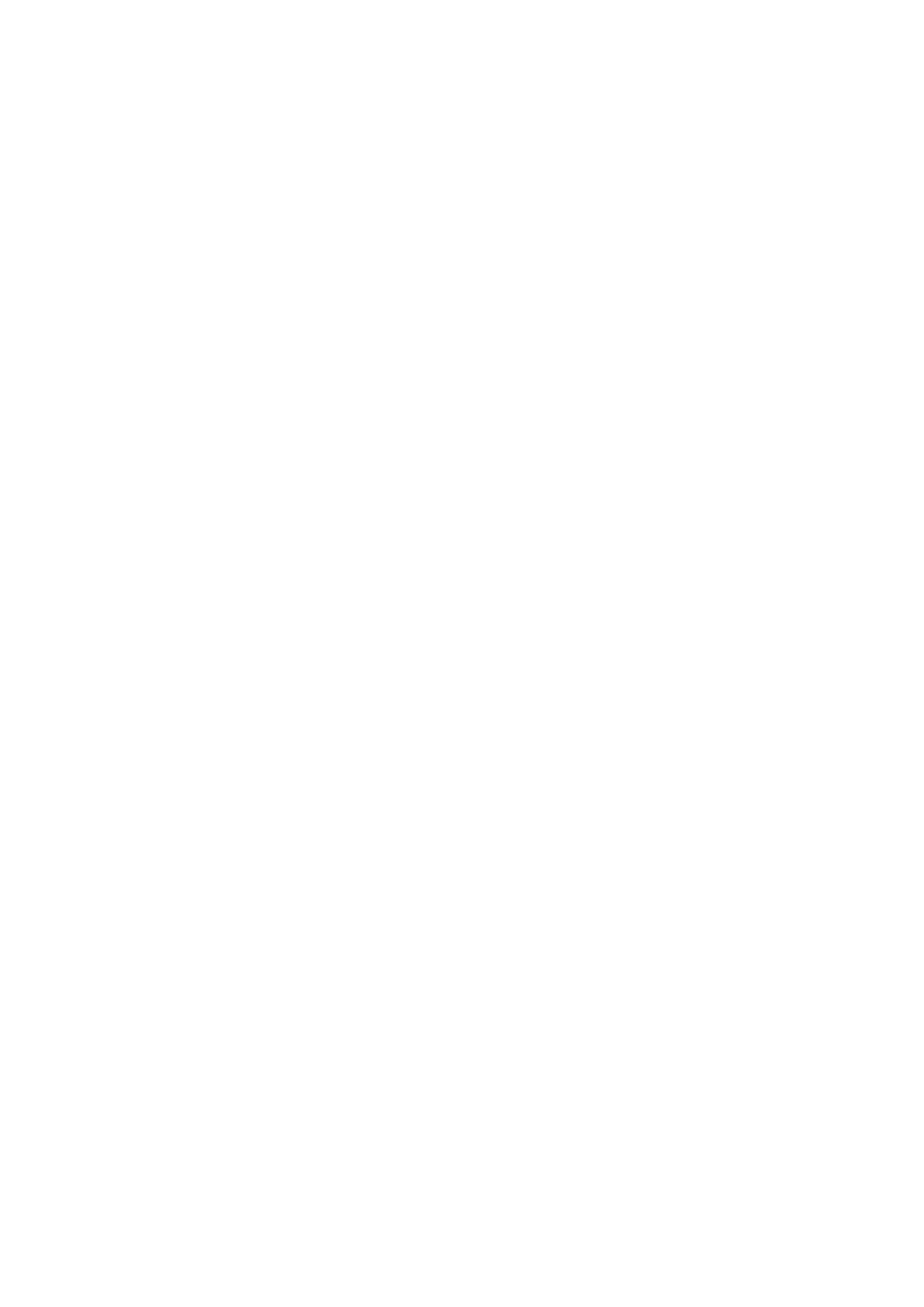

## *Specification*

**WSET®** Level 1 Award in Sake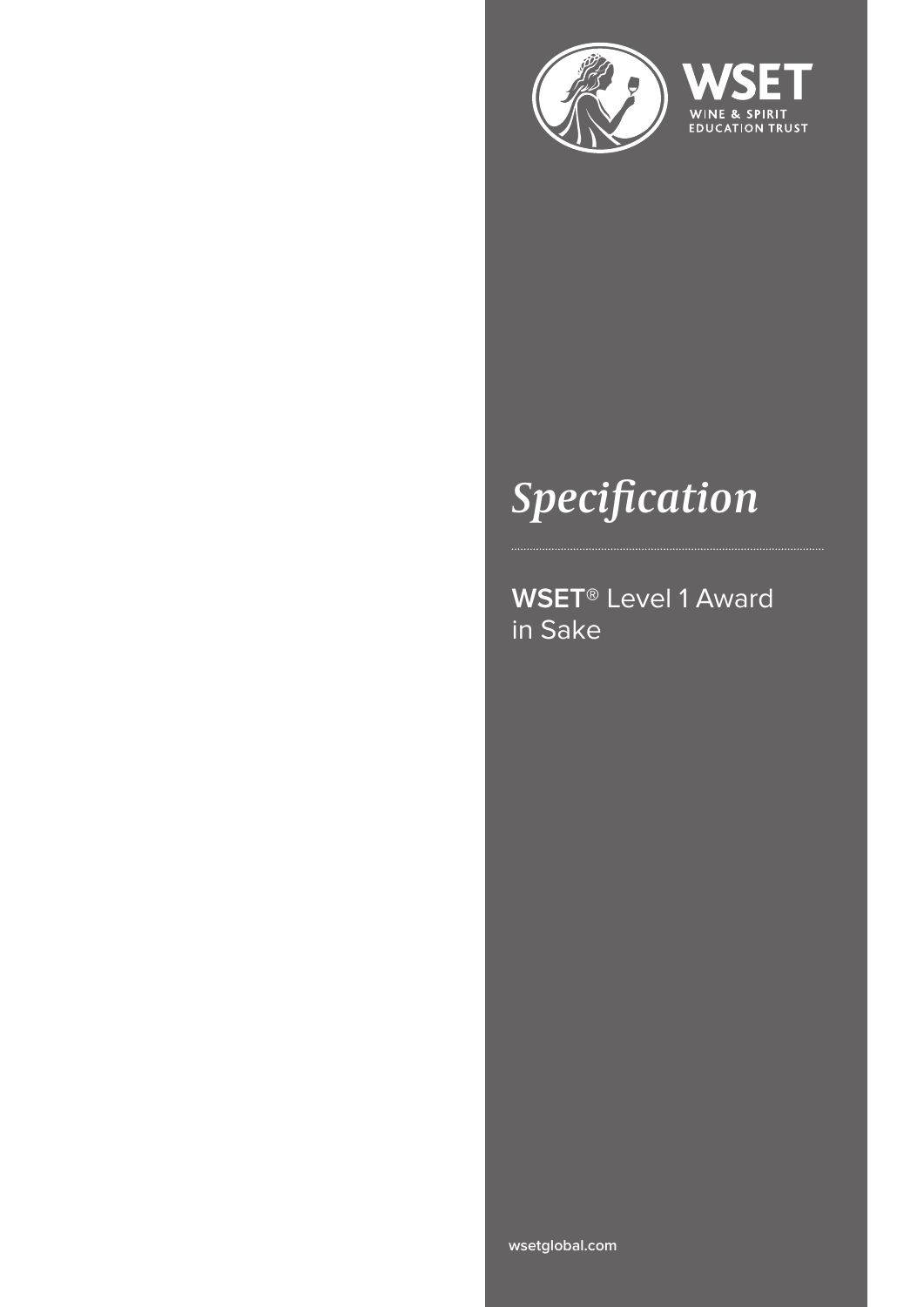Wine & Spirit Education Trust 39–45 Bermondsey Street, London SE1 3XF wset@wsetglobal.com wsetglobal.com

© Wine & Spirit Education Trust 2016, 2017, 2021 Issue 1, 2016 Issue 2, 2017 (update with minor amendments) Issue 2.1, 2017 (update with minor amendments) Issue 2.2, 2021 (update with minor amendments)

All rights reserved. No part of this publication may be reproduced or transmitted in any form or by any means, electronic or mechanical, including photocopying, recording or any information storage or retrieval system, without the prior permission in writing from the publishers.

Designed by Paul Barrett Editing by Cambridge Editorial Ltd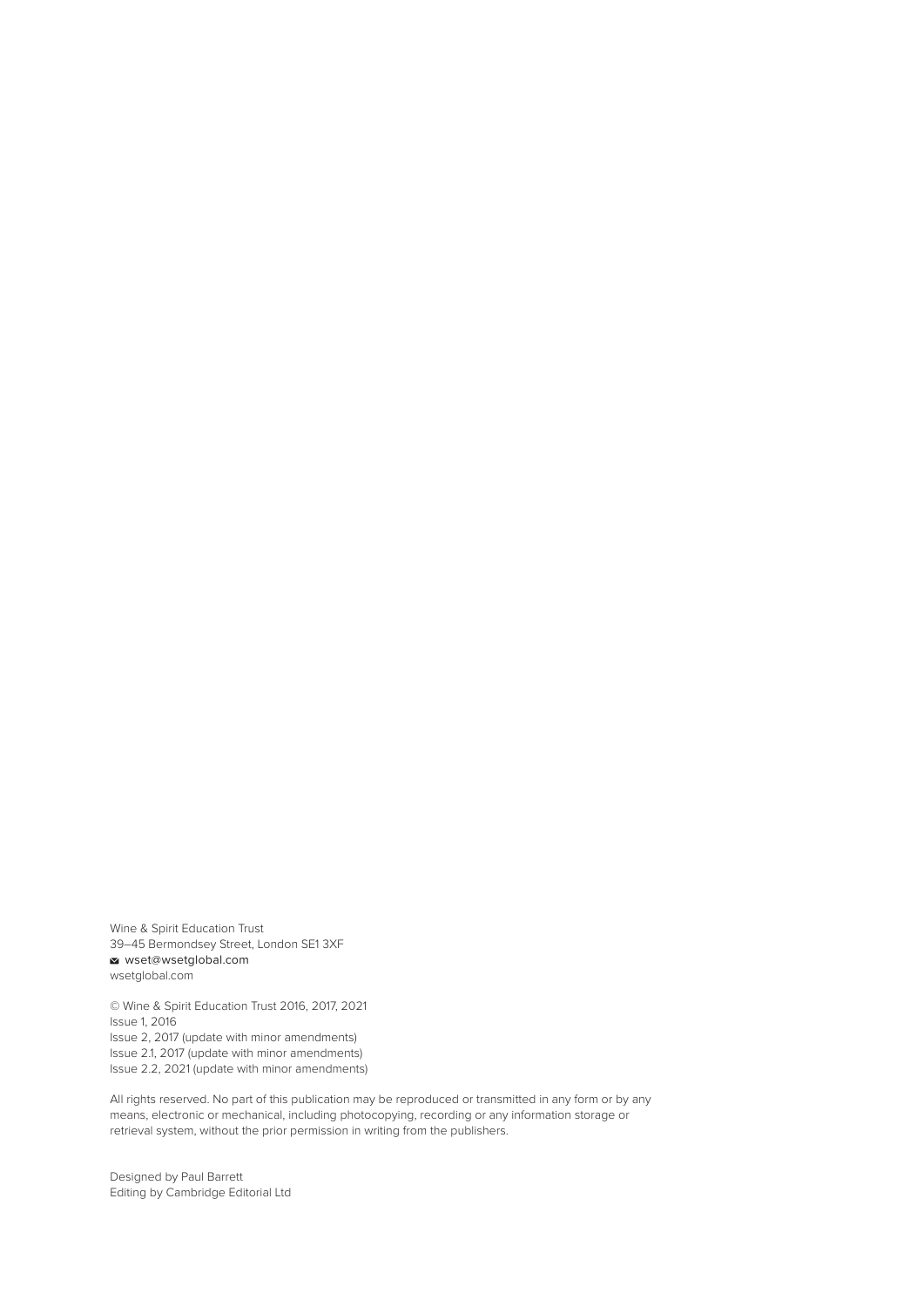### **Contents**

| Introduction   |                                                |                |
|----------------|------------------------------------------------|----------------|
| $\mathbf 1$    | Introduction to the WSET Level 1 Award in Sake | $\overline{2}$ |
| $\mathbf{2}^-$ | <b>Learning Outcomes</b>                       | 3              |
| 3              | <b>Recommended Tasting Samples</b>             | 6              |
| 4              | <b>Examination Guidance</b>                    | 7              |
| 5              | <b>Sample Examination Questions</b>            | 8              |
|                | <b>6</b> Examination Regulations               | 9              |
|                | <b>7</b> WSET Qualifications                   | 12             |
|                | <b>8</b> WSET Awards                           | 13             |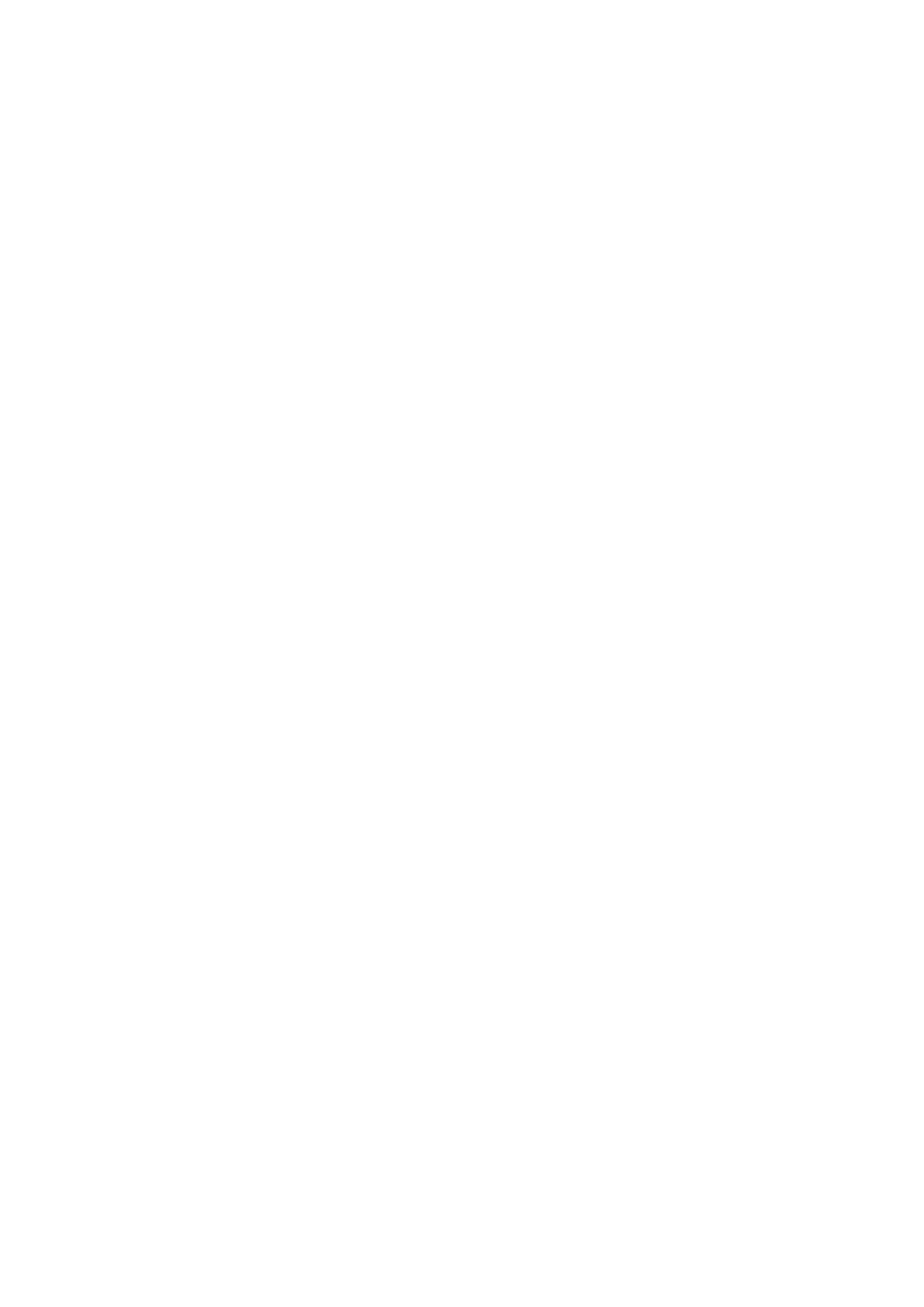### Introduction

This specification contains necessary information for both candidates and Approved Programme Providers (APPs) about the WSET Level 1 Award in Sake.

The main part of the document is a detailed statement of the learning outcomes of the Level 1 Award in Sake. These outcomes should be used by APPs to prepare programmes of learning, and by candidates to plan their studies, because the examination is specifically set to test these outcomes.

The specification also provides a list of recommended tasting samples, guidance concerning the examination (including syllabus weighting), sample examination question and the examination regulations.

At the end of this document you will also find information on the other WSET qualifications and WSET's qualification division WSET Awards.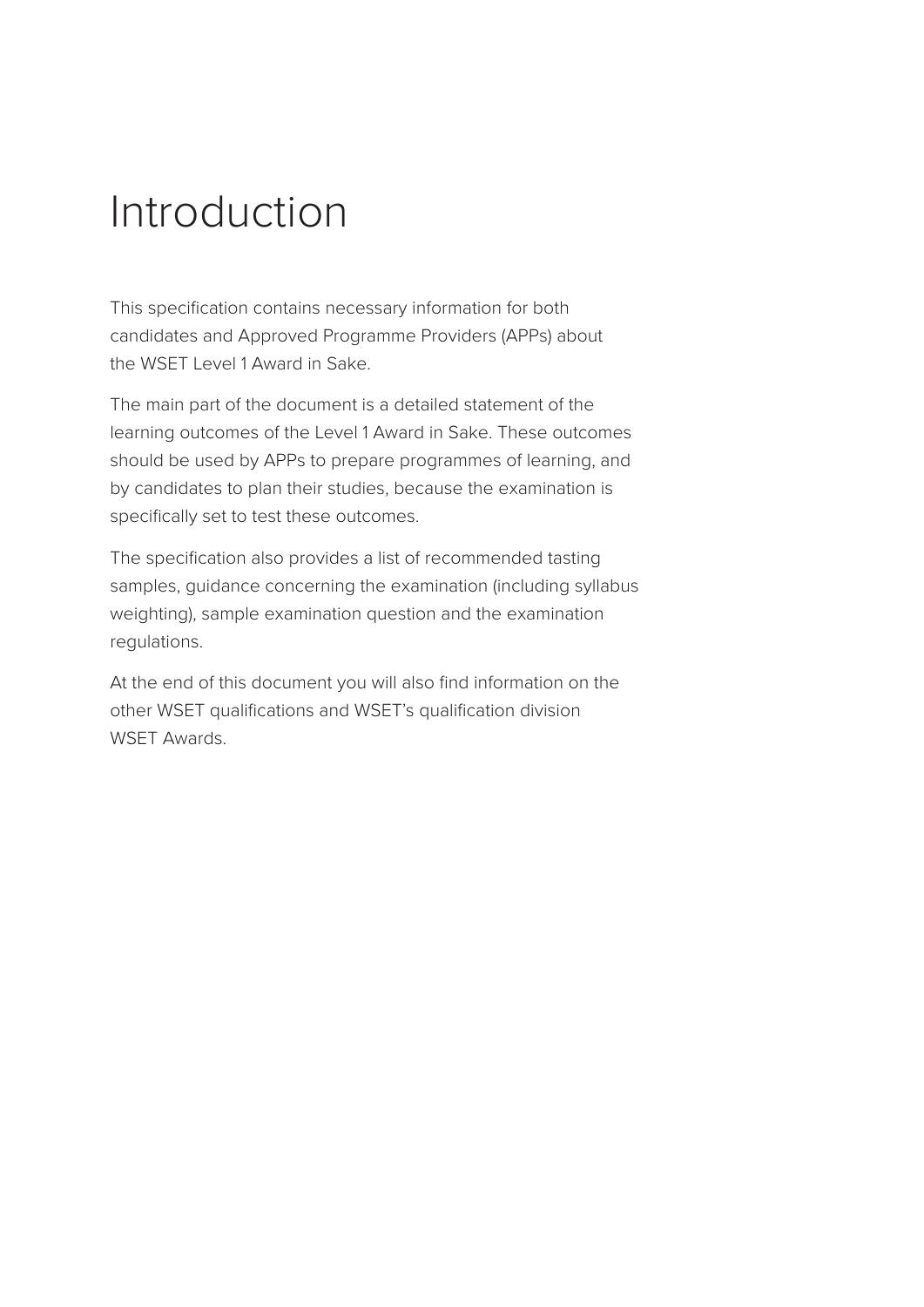#### **Qualification Aims**

The WSET Level 1 Award in Sake is intended for people who have little or no prior knowledge of sake. It is designed to provide a sound but simple introduction to sake. The qualification will assist those who need a basic familiarity with the main styles and categories of sake, for example people who work with sake as part of a larger beverage portfolio, in the retail and hospitality sectors.

Successful candidates will be able to list the principal categories of sake, and state their defining characteristics, and know the key principles involved in the storage and service of sake. They will consequently be in a position to answer customer queries and provide recommendations for the service of sake.

#### **Qualification Structure**

#### **Learning Outcomes**

In order to meet the qualification aims there are three learning outcomes.

| <b>Learning Outcome 1</b> | List and state the purpose of the main ingredients and the main production<br>steps used to make sake.                             |
|---------------------------|------------------------------------------------------------------------------------------------------------------------------------|
| <b>Learning Outcome 2</b> | Name the principal categories and grades of sake as well as some<br>speciality styles of sake and state their key characteristics. |
| <b>Learning Outcome 3</b> | Know and recognise the processes and principles involved in the storage<br>and service of sake.                                    |

#### **Enrolment**

There are no restrictions on entry to the WSET Level 1 Award in Sake. Candidates who are under the legal minimum age for the retail purchase of alcoholic beverages in the country where the examination is being held, or those who choose not to taste alcohol for health or religious reasons, will not be allowed to sample any alcoholic beverage as part of their course, but this is not a barrier to successfully completing the qualification.

#### **Total Qualification Time (TQT) and Guided Learning Hours (GLH)**

TQT is an estimate of the total amount of time, measured in hours that a learner would reasonably need to be able to show the level of achievement necessary for the award of a qualification, it is made up of GLH and private study time. GLH include all tutor supervised learning and supervised assessments.

The TQT for the Level 1 Award in Sake is 6 hours, all as GLH, this includes the 45 minutes for the examination.

#### **Recommended Progression Routes**

The WSET Level 1 Award in Sake, or an equivalent level of experience, is recommended for entry to the WSET Level 3 Award in Sake.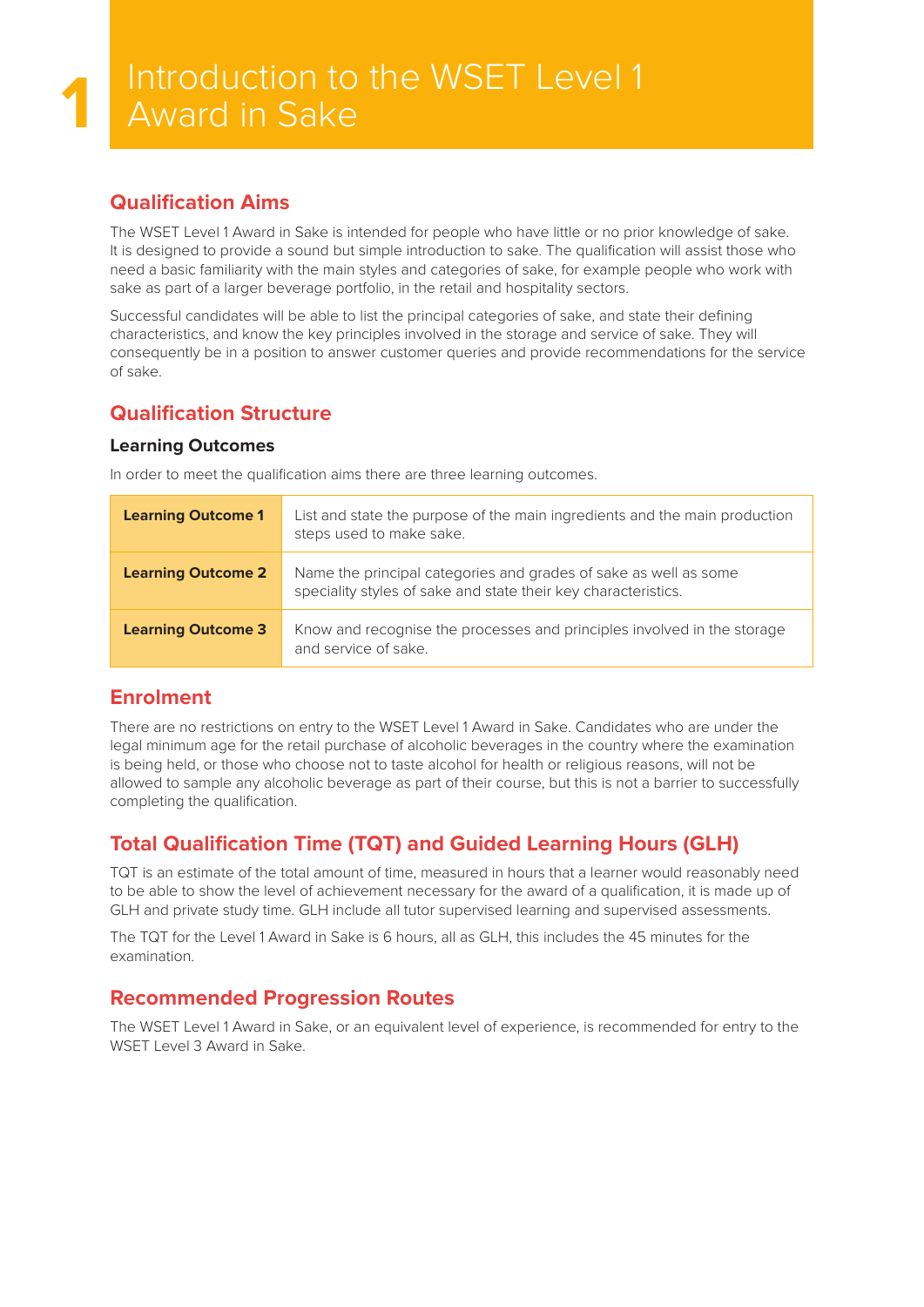# **2** Learning Outcomes

#### **Learning Outcome 1**

**List and state the purpose of the main ingredients and the main production steps used to make sake.**

#### **Assessment Criteria**

- **1** List and state the purpose of the main ingredients that are legally permitted in sake production.
- **2** List and state the purpose of the main production steps used to make sake.

#### **Ranges**

| <b>Range 1: Main sake ingredients</b> |                                                                      |  |
|---------------------------------------|----------------------------------------------------------------------|--|
| Ingredients                           | Rice, kōji, yeast, water, high strength distilled alcohol (optional) |  |

| <b>Range 2: Main production steps</b> |                                                                                                                                            |  |
|---------------------------------------|--------------------------------------------------------------------------------------------------------------------------------------------|--|
| <b>Rice preparation</b>               | Polishing (impact on style), washing, soaking, steaming                                                                                    |  |
| Kōji production                       | Cooling rice, spreading the mould, initial mould growth, controlling and<br>stopping the mould growth                                      |  |
| <b>Fermentation</b>                   | Starter fermentation, main fermentation<br>Warm fermentation, cool fermentation (impact on style)                                          |  |
| Filtration and bottling               | Addition of high strength distilled alcohol (optional), filtration, dilution with<br>water (optional), bottling, pasteurisation (optional) |  |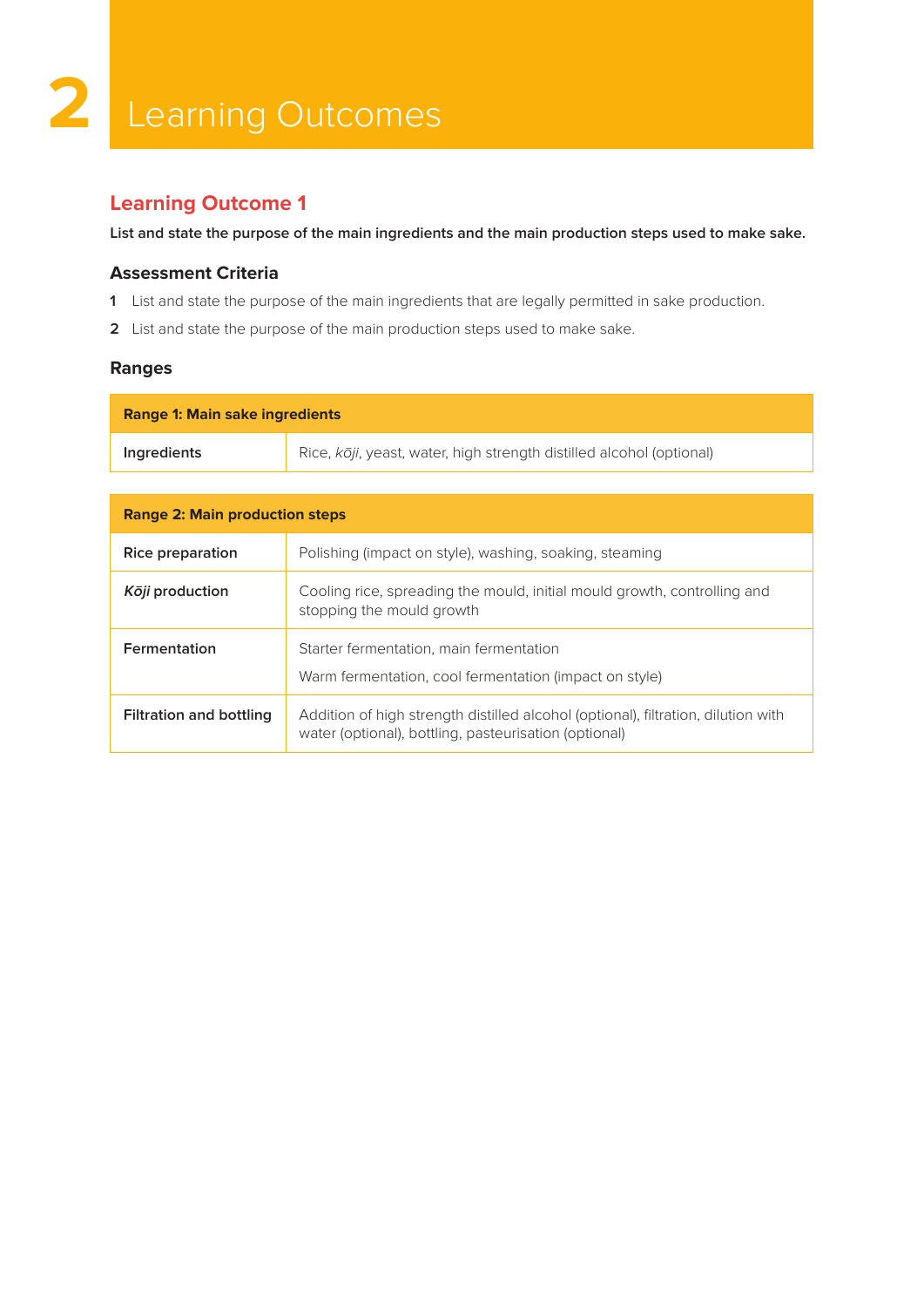#### **Learning Outcome 2**

**Name the principal categories and grades of sake as well as some speciality styles of sake and state their key characteristics.**

#### **Assessment Criteria**

- **1** Name the principal categories and grades of sakes and state their key characteristics.
- **2** Name some of the speciality styles of sake and state their key characteristics.
- **3** State the production steps that are legally controlled for the principal and some speciality categories of sake.
- **4** Recognise Japanese labelling terms for some of the principal categories of sake.

#### **Ranges**

| <b>Range 1: Principal categories and grades of sake</b> |                                                                   |
|---------------------------------------------------------|-------------------------------------------------------------------|
| Principal categories of sake                            | Futsū-shu (basic), premium                                        |
| Grades of premium sake                                  | Honjōzō, ginjō, daiginjō<br>Junmai, junmai ginjō, junmai daiginjō |

| <b>Range 2: Speciality styles of sake</b> |                                       |
|-------------------------------------------|---------------------------------------|
| Speciality styles of sake                 | Nigori, sparkling sake, koshu<br>Nama |

| <b>Range 3: Controlled production steps</b>       |                                                                                                                             |
|---------------------------------------------------|-----------------------------------------------------------------------------------------------------------------------------|
| No addition of high strength<br>distilled alcohol | . Junmai                                                                                                                    |
| Rice polishing ratios                             | <i>Junmai</i> 100% or less (rice used to make <i>junmai</i> is typically polished<br>to 70% or less)<br>Honjōzō 70% or less |
|                                                   | Ginjō, junmai ginjō 60% or less<br>Daiginjō, junmai daiginjō 50% or less                                                    |
| No pasteurisation                                 | Nama                                                                                                                        |
| <b>Maturation</b>                                 | Koshu                                                                                                                       |

| <b>Range 4: Japanese labelling terms</b> |     |
|------------------------------------------|-----|
| Junmai                                   | 純米  |
| Honjōzō                                  | 本醸造 |
| Ginjō                                    | 吟醸  |
| Daiginjō                                 | 大吟醸 |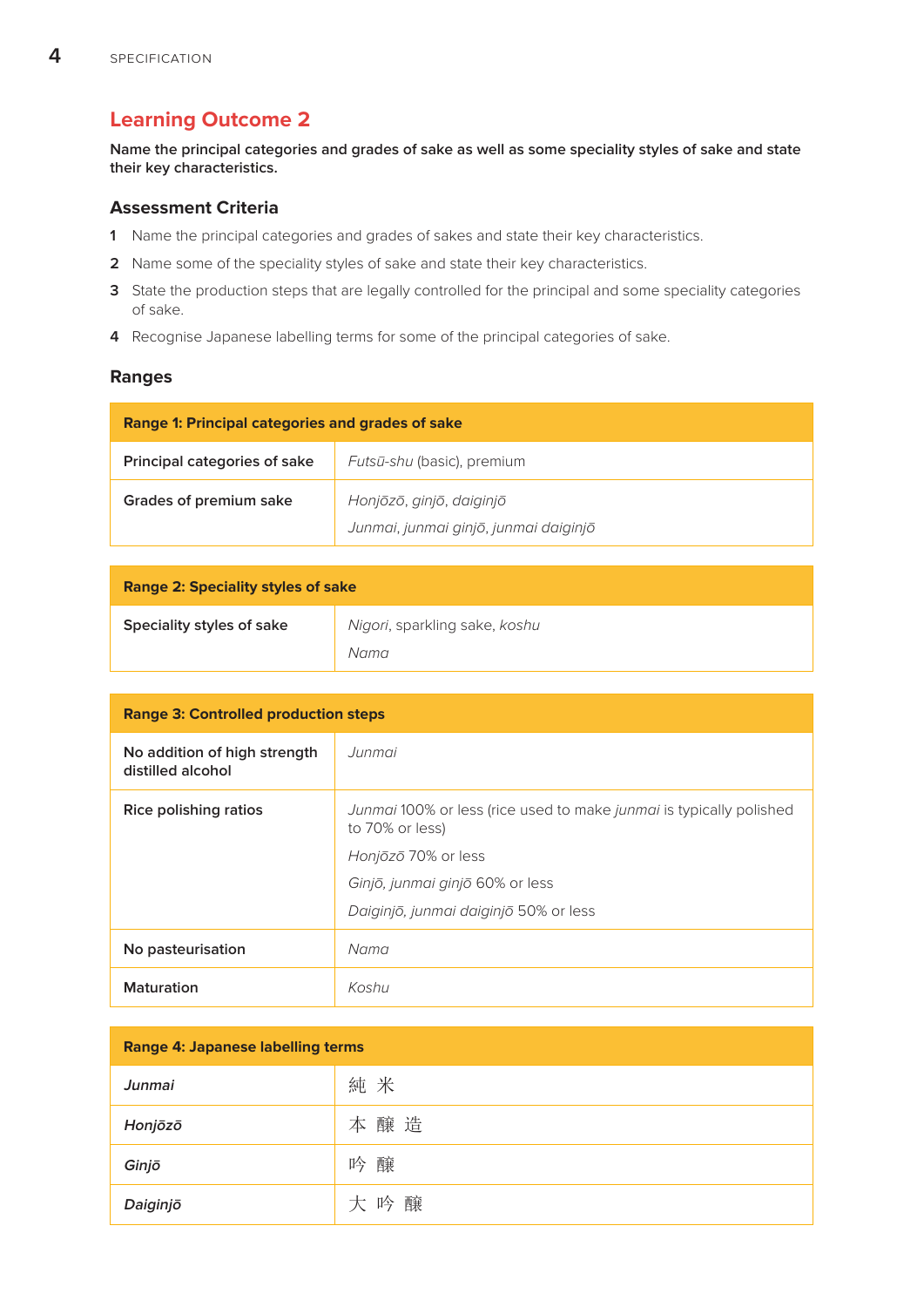#### **Learning Outcome 3**

**Know and recognise the processes and principles involved in the storage and service of sake.**

#### **Assessment Criteria**

- **1** State the correct procedures for the storage and service of sake.
- **2** State the common faults found in sake.
- **3** State the key considerations when making a food and sake pairing recommendation.

#### **Ranges**

| <b>Range 1: Storage and service</b> |                                                                                                                                                               |  |
|-------------------------------------|---------------------------------------------------------------------------------------------------------------------------------------------------------------|--|
| <b>Storage</b>                      | Keep it cool, drink it young, store bottle upright, avoid bright lights                                                                                       |  |
| Service                             | Serving temperatures (chilled, room temperature, warm/hot), warming<br>sake (waterbath, microwave), service vessels (wine glasses, o-choko,<br>tokkuri, masu) |  |

| <b>Range 2: Common faults</b> |                                        |
|-------------------------------|----------------------------------------|
| <b>Faults</b>                 | Oxidation, out of condition, nama-hine |

| <b>Range 3: Principles of food and sake pairing</b> |                                                   |  |
|-----------------------------------------------------|---------------------------------------------------|--|
| Key considerations                                  | Personal preference, flavour intensity, sweetness |  |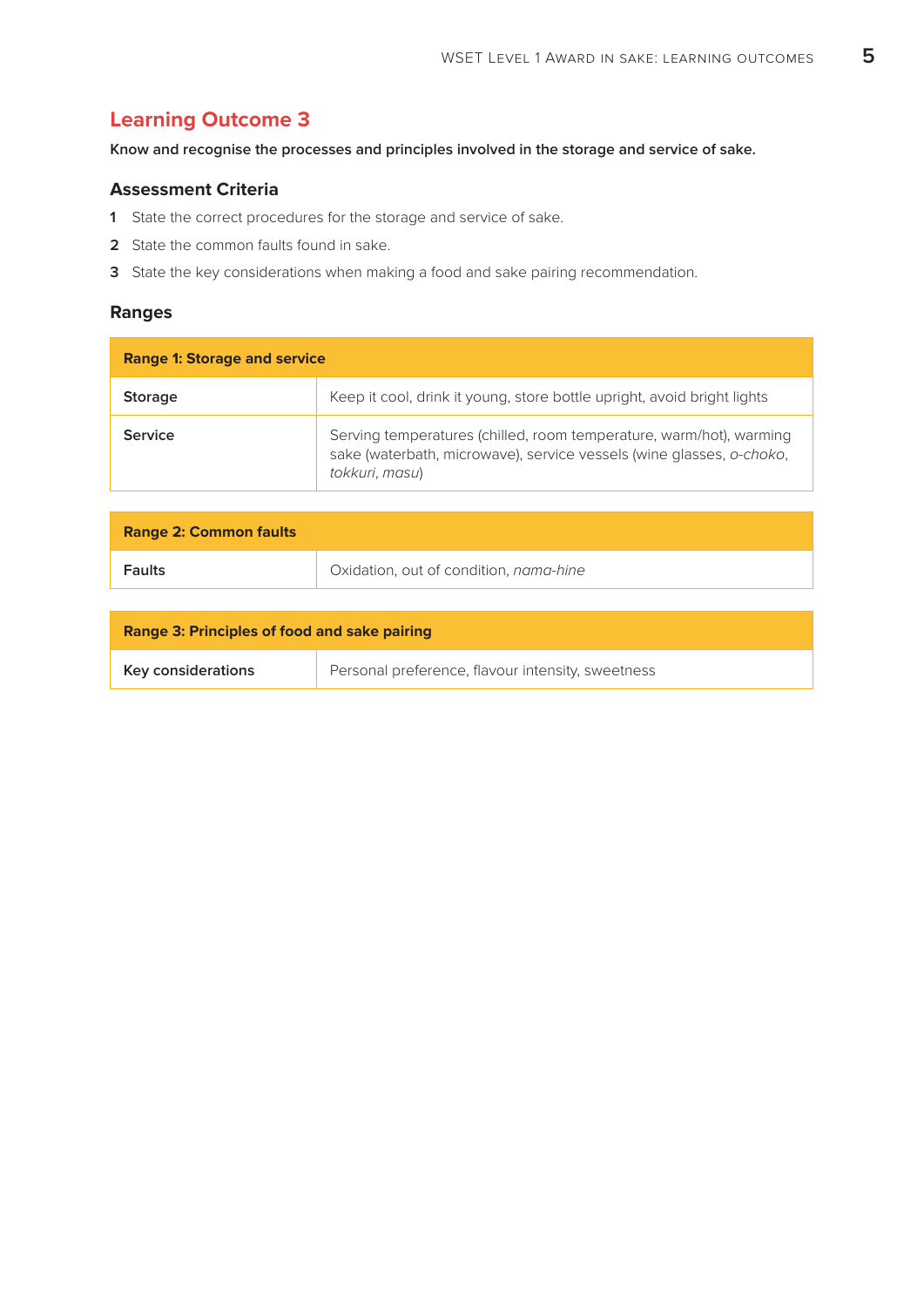- *Futsū-shu or honjōzō*
- *Junmai*
- *Ginjō* or *junmai ginjō*
- *Daiginjō* or *junmai daiginjō*
- *Nama-zake*
- *Nigori*
- Sparkling sake
- *Koshu*

#### **WSET Level 1 Systematic Approach to Tasting Sake®**

| <b>APPEARANCE</b>              |                                                                          |  |
|--------------------------------|--------------------------------------------------------------------------|--|
| <b>Clarity</b>                 | $clear - cloudy$                                                         |  |
| <b>Other observations</b>      | e.g. bubbles, colour                                                     |  |
| <b>NOSE</b>                    |                                                                          |  |
| <b>Aroma characteristics</b>   | e.g. fruity/floral, cereal/grain/nut, lactic/dairy, other                |  |
| <b>Other observations</b>      | e.g. intensity, faults                                                   |  |
| <b>PALATE</b>                  |                                                                          |  |
| <b>Flavour intensity</b>       | $light - medium - pronounced$                                            |  |
| <b>Flavour characteristics</b> | e.g. fruity/floral, cereal/grain/nut, lactic/dairy, other                |  |
| <b>Other observations</b>      | e.g. sweetness, acidity, texture, umami, rice particles, bubbles, finish |  |

Copyright Wine & Spirit Education Trust 2016

The WSET Level 1 Systematic Approach to Tasting Sake® may only be reproduced with the written permission of the WSET subject to their terms and conditions. For more information contact wset@wsetglobal.com.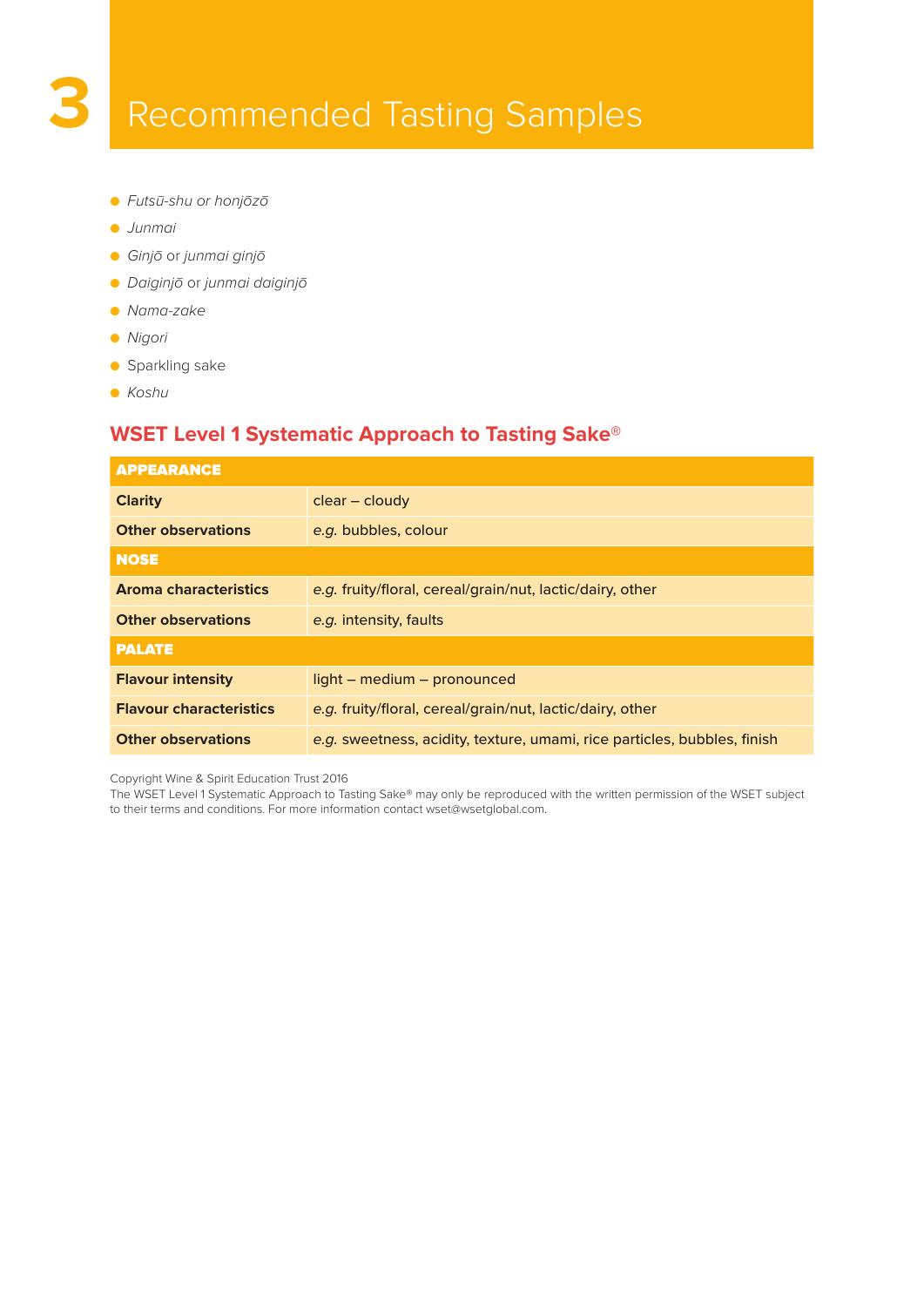## **Examination Guidance**

#### **Examination Administration**

Examinations are conducted by WSET Approved Programme Providers (APPs). Administratively, APPs must comply with the criteria and codes of practice set out in the Operating Handbook.

#### **Assessment Method**

The WSET Level 1 Award in Sake is assessed by a closed-book examination that consists of 30 multiplechoice questions, to be completed in 45 minutes.

All examination questions are based on the published learning outcomes and the recommended study materials contain the information required to answer these questions.

A candidate is required to pass with a minimum mark of 70 per cent.

#### **About the WSET Level 1 Award in Sake Examination**

The WSET Level 1 Award in Sake examination paper consists of 30 multiple-choice questions. Each question has only one correct answer, which should be indicated on a computer-readable answer sheet. The examination invigilator will give the full instructions on how to complete the answer sheet on the day of the examination. Each correctly answered multiple-choice question is worth one mark, and marks are NOT subtracted for incorrect answers.

All WSET Level 1 Award in Sake examination papers are carefully compiled to reflect the syllabus. A chart giving a detailed breakdown of the examination weighting is shown below.

| <b>Learning Outcome</b> | <b>Multiple-choice Questions</b><br>(1 mark per question) |
|-------------------------|-----------------------------------------------------------|
|                         | 10                                                        |
| 2                       | 15                                                        |
| 3                       | 5                                                         |
|                         | 30 marks                                                  |

#### **Issuing of Results**

Results of examinations are issued by WSET Awards as follows:

- WSET Awards issues an electronic all-candidate grade list to the APP so that they can communicate results to their candidates. This grade list will be issued within two weeks of the receipt of completed scripts by WSET Awards.
- Subsequently, WSET Awards posts candidates' letters and certificates to APPs, who are responsible for forwarding these documents to their candidates.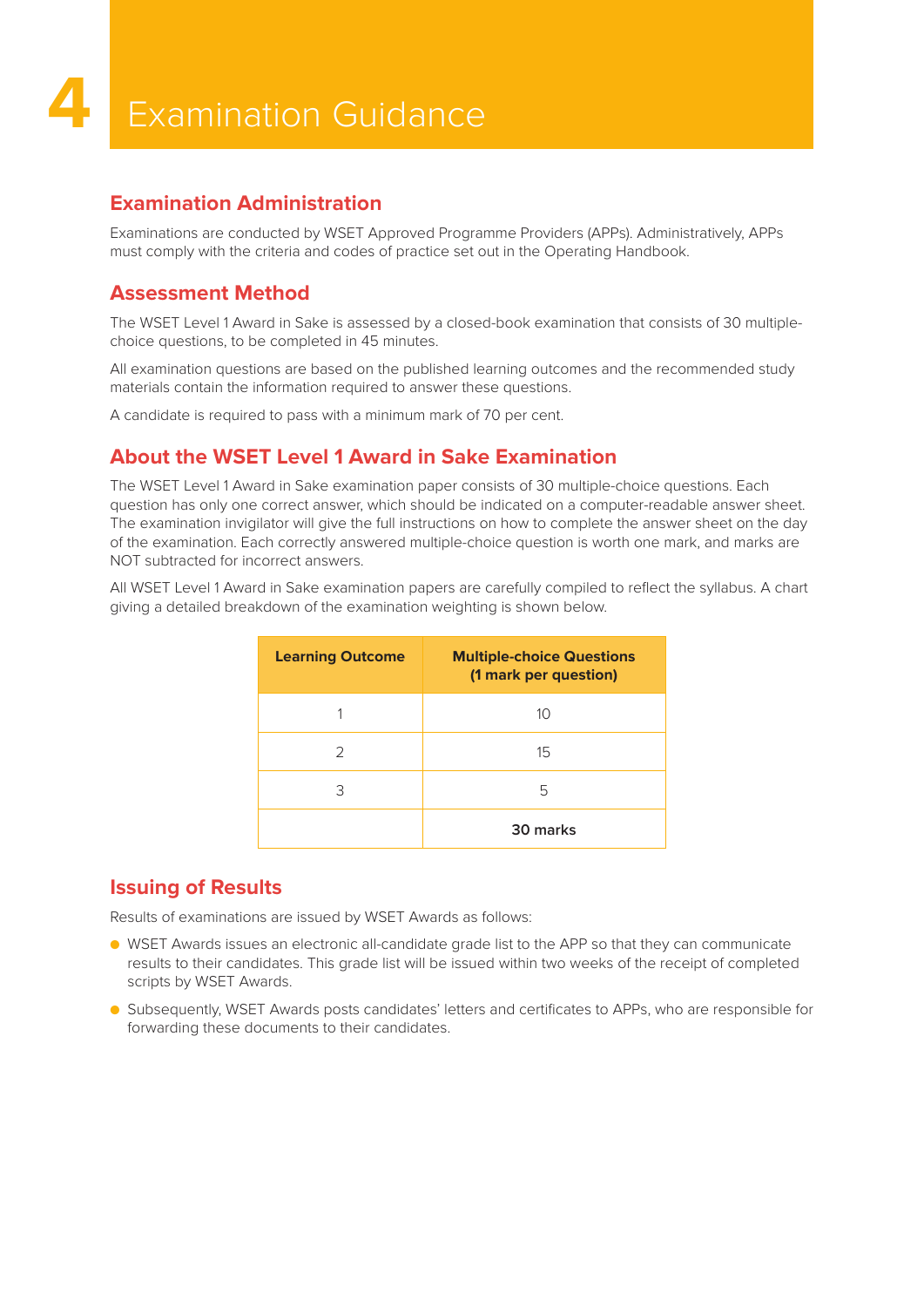The Wine & Spirit Education Trust does not release past paper for the WSET Level 1 Award in Sake. In order to give candidates an idea of the sort of questions that might be asked, this section includes five sample questions. The examination consists of 30 questions similar to these.

#### **1 Rice is a source of**

- **a** enzymes
- **b** starch
- **c** alcohol
- **d** water
- **2 Cool fermentation temperatures help to produce fruity aromas.** 
	- **a** True
	- **b** False

#### **3 What does** 純 米 **mean?**

- **a** *Ginjō*
- **b** *Honjōzō*
- **c** *Daiginjō*
- **d** *Junmai*

#### **4 Which ONE of the following labelling terms means a sake is unpasteurised?**

- **a** *Koshu*
- **b** Sparkling
- **c** *Nama*
- **d** *Nigori*

#### **5 What is the recommended serving temperature for** *ginjō* **styles of sake?**

- **a** Chilled
- **b** Room temperature
- **c** Warm
- **d** Hot

1b, 2a, 3d, 4c, 5a.

**Answers**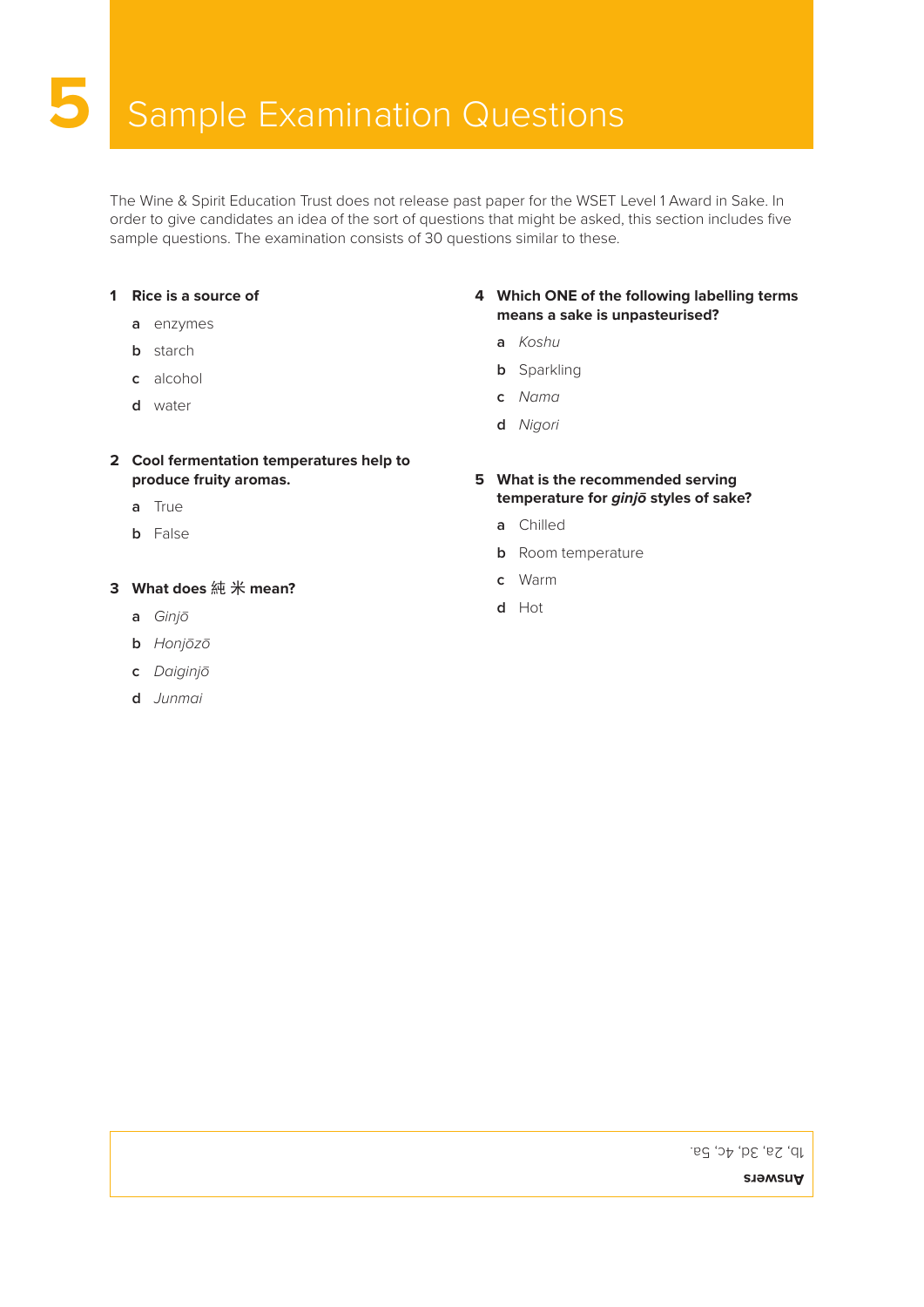#### **1 Entry Requirements**

- **1.1** Eligibility
	- **1.1.1** Candidates applying to sit the examination must be over the legal minimum age for the retail purchase of alcoholic beverages in the country where the examination is being held, or be preparing for the examination as part of a recognised full-time programme of study, or have obtained consent from their parents or legal guardians.
	- **1.1.2** There are no restrictions on entry to the WSET Level 1 Award in Sake through overlaps with other qualifications or parts of qualifications.
	- **1.1.3** Candidates who are under the legal minimum age for the retail purchase of alcoholic beverages in the country where the examination is being held, or those who choose not to taste alcohol for health or religious reasons, will not be allowed to sample any alcoholic beverage as part of their course, but this is not a barrier to successfully completing the qualification.
- **1.2** Recommended prior learning
	- **1.2.1** There are no requirements for candidates to have previous knowledge or previous experience of alcoholic beverages.
	- **1.2.2** The indicative levels of literacy and numeracy required for the examination are as follows:

**literacy:** Level 1 of the UK basic skills national standards, or equivalent level of literacy in the language used for the examination.

**numeracy:** Level 1 of the UK basic skills national standards, or equivalent.

#### **2 Format and Results**

- **2.1** The WSET Level 1 Award in Sake assessment is a closed-book examination of 45 minutes' duration and consists of 30 multiple-choice questions worth one mark each.
- **2.2** Results for successful candidates will be issued to APPs within two weeks from receipt of completed scripts.
- **2.3** Results are graded as follows:

| Mark of 70% and above | Pass |
|-----------------------|------|
| Mark of 69% and below | Fail |

**2.4** WSET reserves the right to make changes to the grade thresholds published above.

#### **3 Reasonable Adjustments**

- **3.1** Examination candidates who have special examination requirements, which are supported by independent written assessment, are requested to notify the examinations officer at their APP of any such requirement at the time of enrolment. Further guidance for examination officers and candidates is available from WSET Awards as required.
- **3.2** It is the policy of WSET Awards that such candidates should not be placed at a disadvantage in the examinations. Candidates are responsible for informing their APP of any such requirement at the time of enrolment.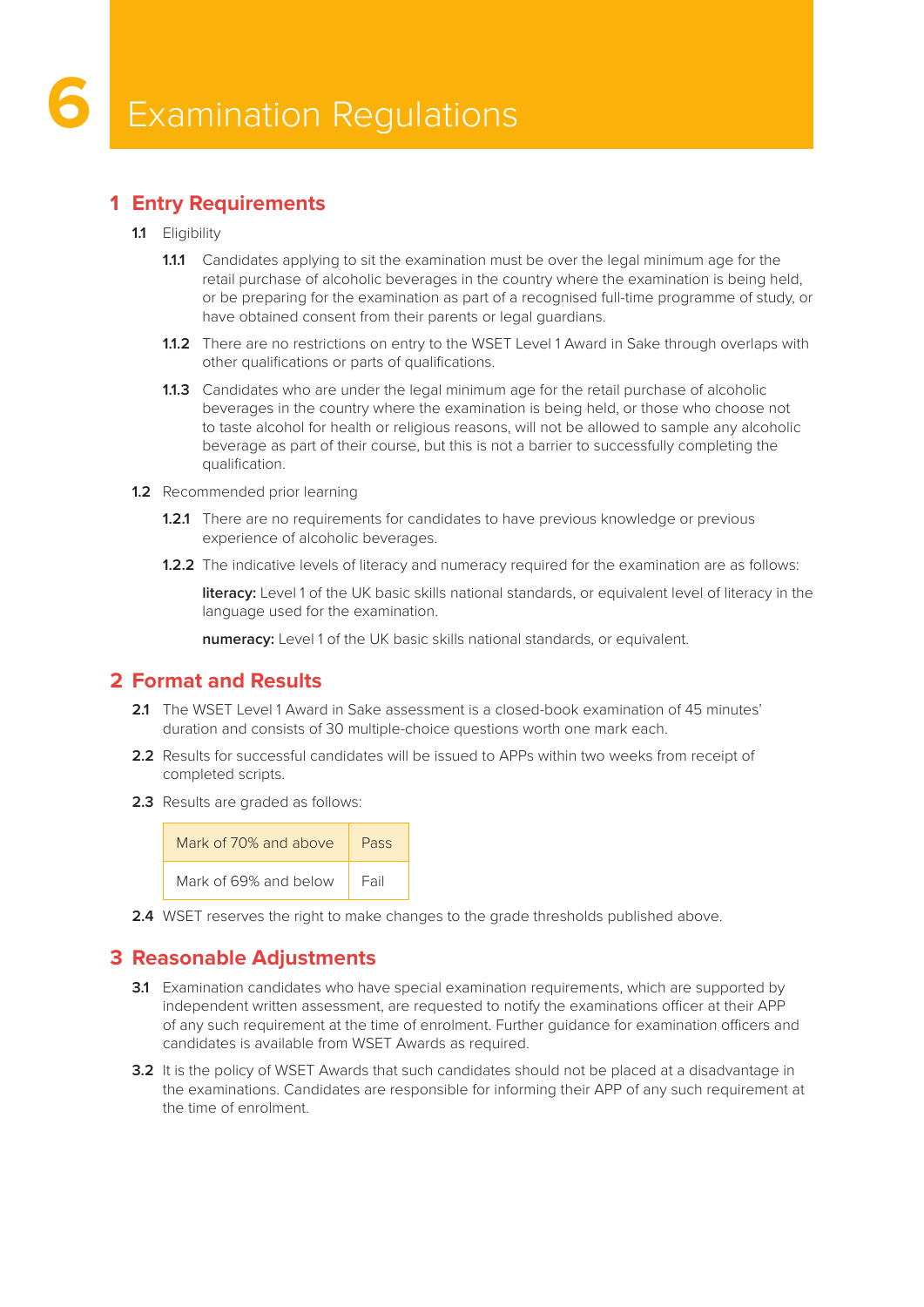#### **4 Resits**

- **4.1** Candidates may apply to resit the examination if they are unsuccessful. There is no limit on the number of attempts that may be made.
- **4.2** Candidates who have passed are not permitted to retake to improve their grade.

#### **5 Examination Conditions and Conduct**

- **5.1** It is a condition of entry that candidates agree to the following specific conditions for the closedbook examination.
	- At the start of the examination all candidates must supply the invigilator with proof of identity in the form of photographic ID.
	- For all examinations, responses must be written in the same language as the examination paper.
	- The examination is to be completed in a maximum of 45 minutes.
	- No reference is to be made to any material, in whatever form, other than the examination question paper and answer sheet.
	- Once the invigilator has declared that examination conditions are in place, no communication of any kind between candidates is permitted until they have left the examination room or the invigilator has announced the end of the examination.
	- During the examination candidates are only permitted to have the following items with them; pens, pencils, erasers, drinking water and a small handbag or shoulder bag so long as it only contains personal items.
	- It is prohibited for candidates to take any photographs of the examination room or examination materials.
	- The use of electronic devices of any kind is prohibited.
	- The use of dictionaries of any kind is prohibited.
	- The use of audible 'alarms' on any clock or watch is prohibited.
	- Candidates may not leave the room until the first 15 minutes of the examination time have elapsed.
	- Candidates who arrive after the published start time will NOT be allowed to sit the examination if any other candidate has already left the examination.
	- Candidates who arrive late may be allowed to enter the room at the discretion of the invigilator and only if other candidates are not compromised. Under normal circumstances we would not expect any candidate to be allowed to start the examination if they arrive more than 30 minutes after the published start time.
	- Candidates may not leave, and then return to, the examination room once the examination has started unless they can be accompanied by an invigilator at all times while they are out of the examination room.
	- Candidates who complete the examination early may leave the examination room up until the last 10 minutes providing they do not disturb other candidates; no re-admission is permitted.
	- Invigilators have no authority to comment upon, interpret, or express an opinion on any examination question.
	- Any candidate who is suspected of misconduct will be advised to leave the examination room immediately and their examination paper will be submitted to the Examination Panel to determine its validity and any future ban on sitting papers.
	- No examination question papers are to be removed from the examination room; candidates who fail to submit the question paper with their answer sheet will be deemed guilty of misconduct.
	- It is prohibited for candidates to reveal the content of examination papers to others, or reproduce it in any way.
- **5.2** Candidates also agree to abide by the invigilator's instructions. Failure to do so may render a candidate's results invalid.
- **5.3** Examination papers and answer sheets are the property of WSET Awards and will not be returned to candidates.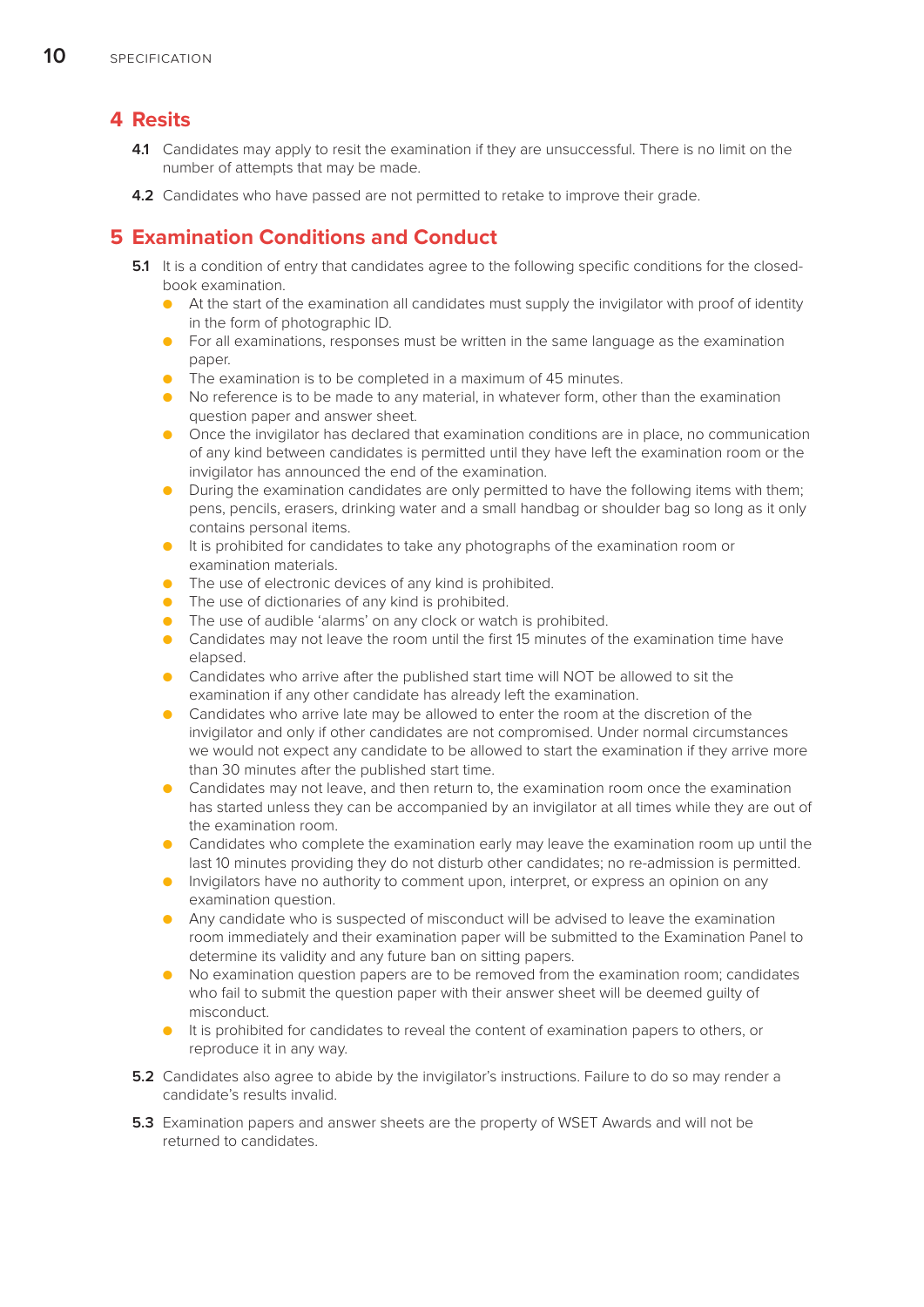#### **6 Examination Feedback, Enquiries and Appeals**

- **6.1** Candidates requiring enquiry (re-mark) and/or feedback on their examination paper should contact their APP and request an Enquiry and Feedback Form. The form must be completed and submitted to WSET Awards along with the appropriate fee within six weeks of the date of the examination. Any request received outside this time-frame will not be reviewed. Enquiries and feedback will be issued within two weeks of receipt by WSET Awards.
- **6.2** Any candidate dissatisfied with the result of an enquiry of an examination paper should contact the APP and request an Appeal against Enquiry Application Form, which must be completed and returned to WSET Awards, together with the appropriate fee, no more than 10 working days following notification of the enquiry decision. Appeals received outside this time-frame will not be reviewed. Appeals will be issued within two weeks of receipt by WSET Awards.

#### **7 Candidate Satisfaction**

**7.1** Should any candidate have concerns that their APP is not providing the service that they expect, or is behaving in a way that is inconsistent with the standards required in terms of administration, tuition or examinations, they should first take this up with their APP. If this does not lead to a satisfactory resolution, candidates are asked to contact our APP Administration Team, appadmin@wset.co.uk. Please note that all complaints will be dealt with confidentially, but WSET Awards cannot act on anonymous complaints.

#### **8 WSET Awards Regulations**

8.1 WSET Awards reserves the right to add to or alter any of these regulations as it thinks fit.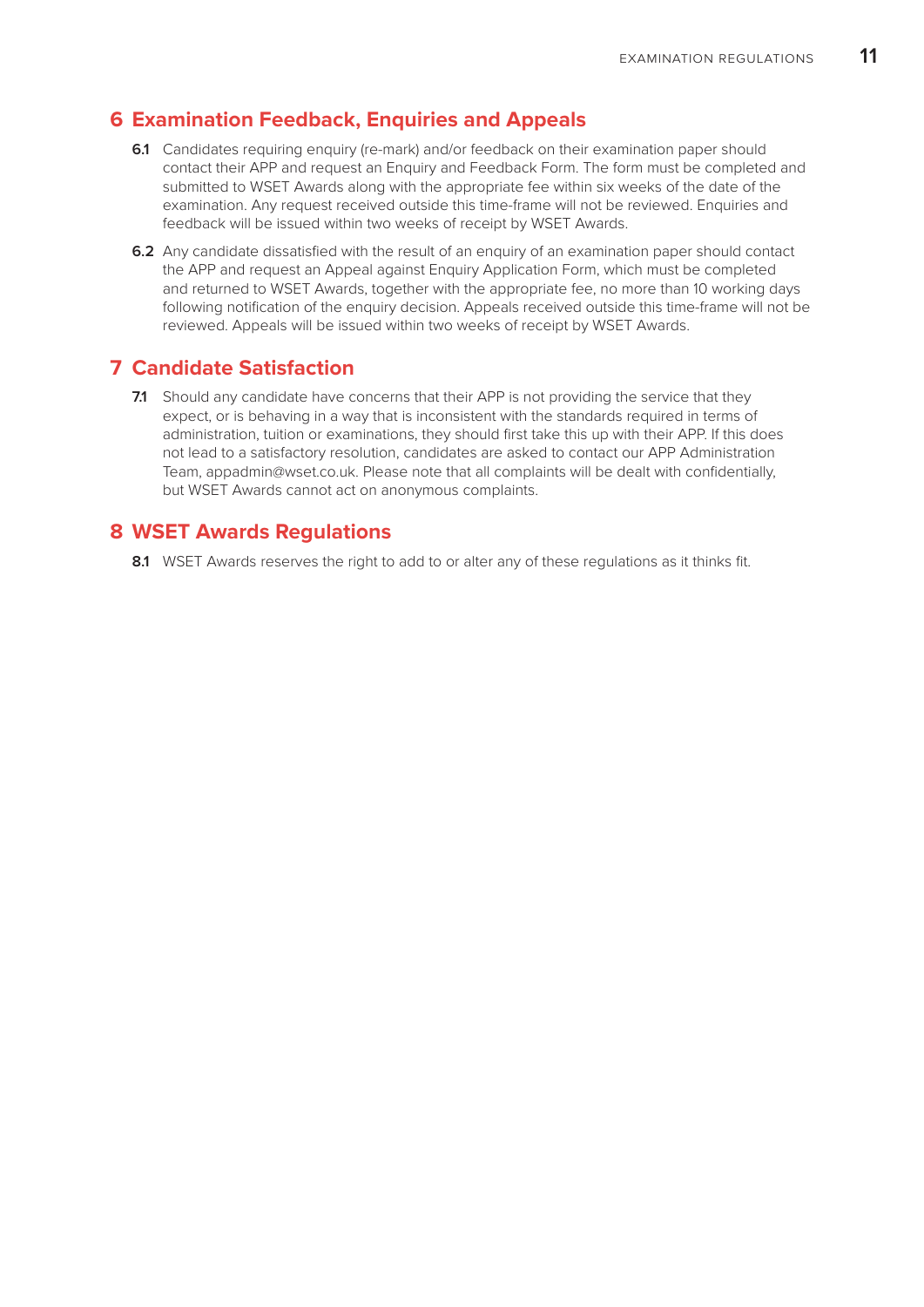# **7** WSET Qualifications

#### **WSET Qualifications**

The WSET has a range of qualifications that cover wine and sake as well as spirits. These are developed and maintained by WSET Awards (see Chapter 8 for more information). In full, the qualifications are:

WSET Level 1 Award in Wines (600/1504/4) WSET Level 1 Award in Spirits (600/1501/9) WSET Level 1 Award in Sake (603/2051/5) WSET Level 1 Award in Beer (Launch 2022)

WSET Level 2 Award in Wines (603/4432/5) WSET Level 2 Award in Spirits (600/1507/X) WSET Level 2 Award in Beer (Launch 2022)

WSET Level 3 Award in Wines (601/6352/5) WSET Level 3 Award in Spirits WSET Level 3 Award in Sake (603/2066/7)

WSET Level 4 Diploma in Wines

More information about all of these qualifications can be found on the WSET website wsetglobal.com.

#### **Who can offer a WSET Qualification?**

WSET qualifications can only be offered by organisations approved by WSET Awards, known as Approved Programme Providers (APPs), and candidates wishing to study for a WSET qualification must enrol with an APP. The candidate's relationship is with their APP and the APP is responsible for the delivery of the course and administering the examination, which is set by WSET Awards.

Group study with an APP is the best way of learning how to taste, but some APPs also prepare candidates for our examinations by distance learning.

A list of Approved Programme Providers (APPs) is published on the WSET website wsetglobal.com. Please contact the APP directly to find out about their programmes.

If you are interested in becoming an APP please contact the APP Administration Team, appadmin@wset.co.uk.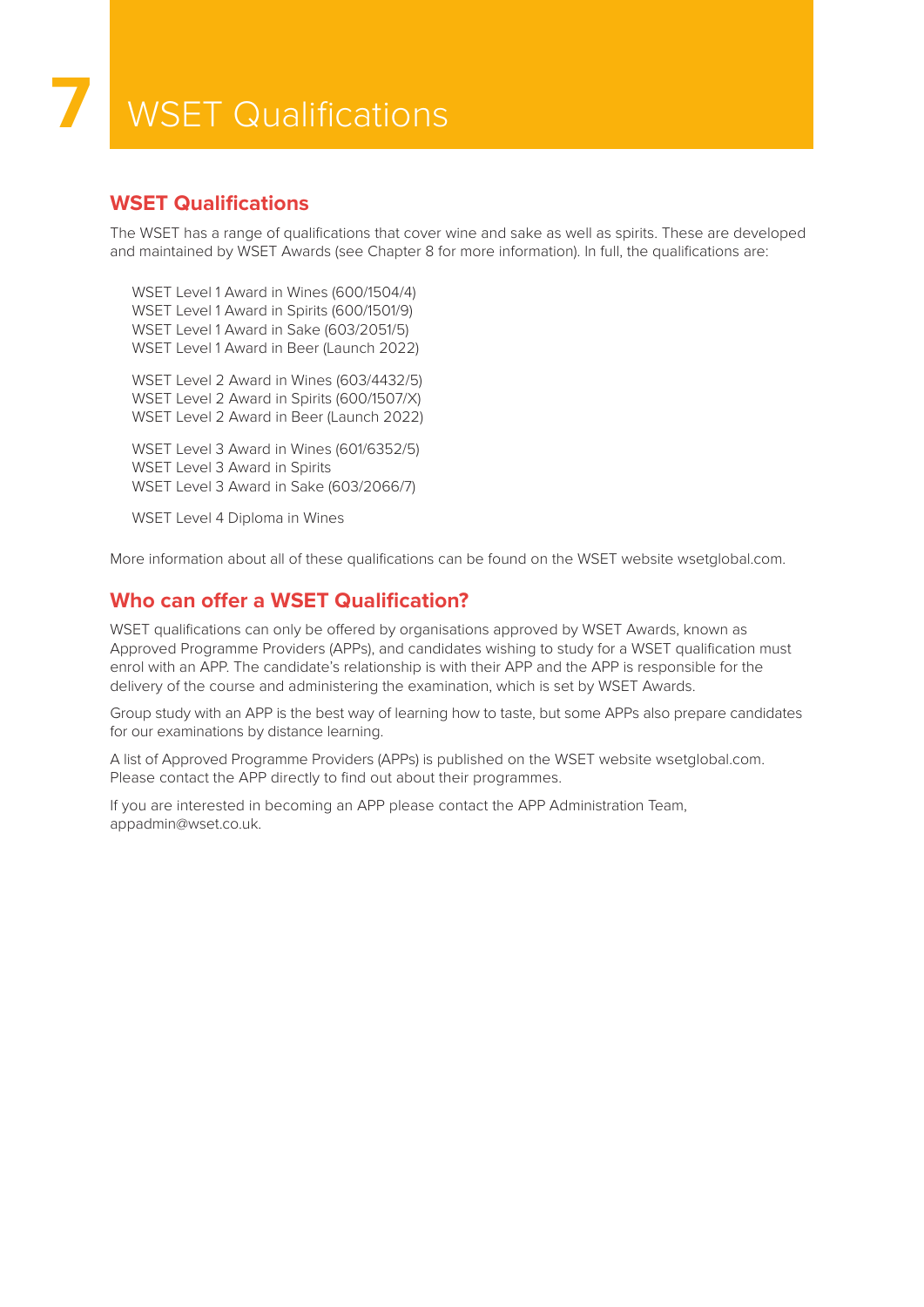### **8** WSET Awards

#### **About WSET Awards**

WSET Awards is the awarding body of the Wine & Spirit Education Trust, which provides quality-assured qualifications that help people to know more about alcoholic beverages and to develop their tasting skills. The development and awarding of WSET regulated qualifications is the sole responsibility of WSET Awards.

The UK government established a regulatory authority, The Office of Qualifications and Examinations Regulation (Ofqual), which regulates awarding organisations that offer qualifications. Some WSET qualifications are regulated by Ofqual the accreditation numbers are listed in Chapter 7.

WSET Awards operates a Quality Management System that complies with the requirements of **BS EN ISO 9001:2008** for the management of awards for qualifications and examinations in the product knowledge and tasting competence of alcoholic beverages.



#### **Diversity and Equality Policy**

WSET Awards fully supports the principle of diversity and equality and is responsible for ensuring that all candidates for its qualifications are treated fairly and on an equal basis. A copy of our diversity and equality policy can be obtained from the APP Administration Team, appadmin@wset.co.uk.

#### **Customer Service Statement**

The quality and scope of service that customers can expect from WSET Awards is published in our Customer Service Statement. A copy can be obtained from the APP Administration Team, appadmin@wset.co.uk.

In the unlikely event of any dissatisfaction with the service received, please contact the registered APP in the first instance. If the issue is not resolved, please contact the APP Administration Team, appadmin@wset.co.uk.

#### **Scholarship Scheme**

Scholarships are awarded for each academic year, which runs from 1 August to 31 July. Candidates who achieve outstanding marks in their examinations *may* be eligible for a scholarship. The scholarships are managed by WSET Awards, and eligible candidates will be contacted by WSET Awards after the end of each academic year once all the results for qualifying examinations have been collated.

There are many scholarships on offer; please go to the scholarships page on the WSET website for more details, wsetglobal.com/about-us/awards-bursaries.

Please note that these scholarships do not take the form of financial grants to fund studies, but are in recognition of examination performance.